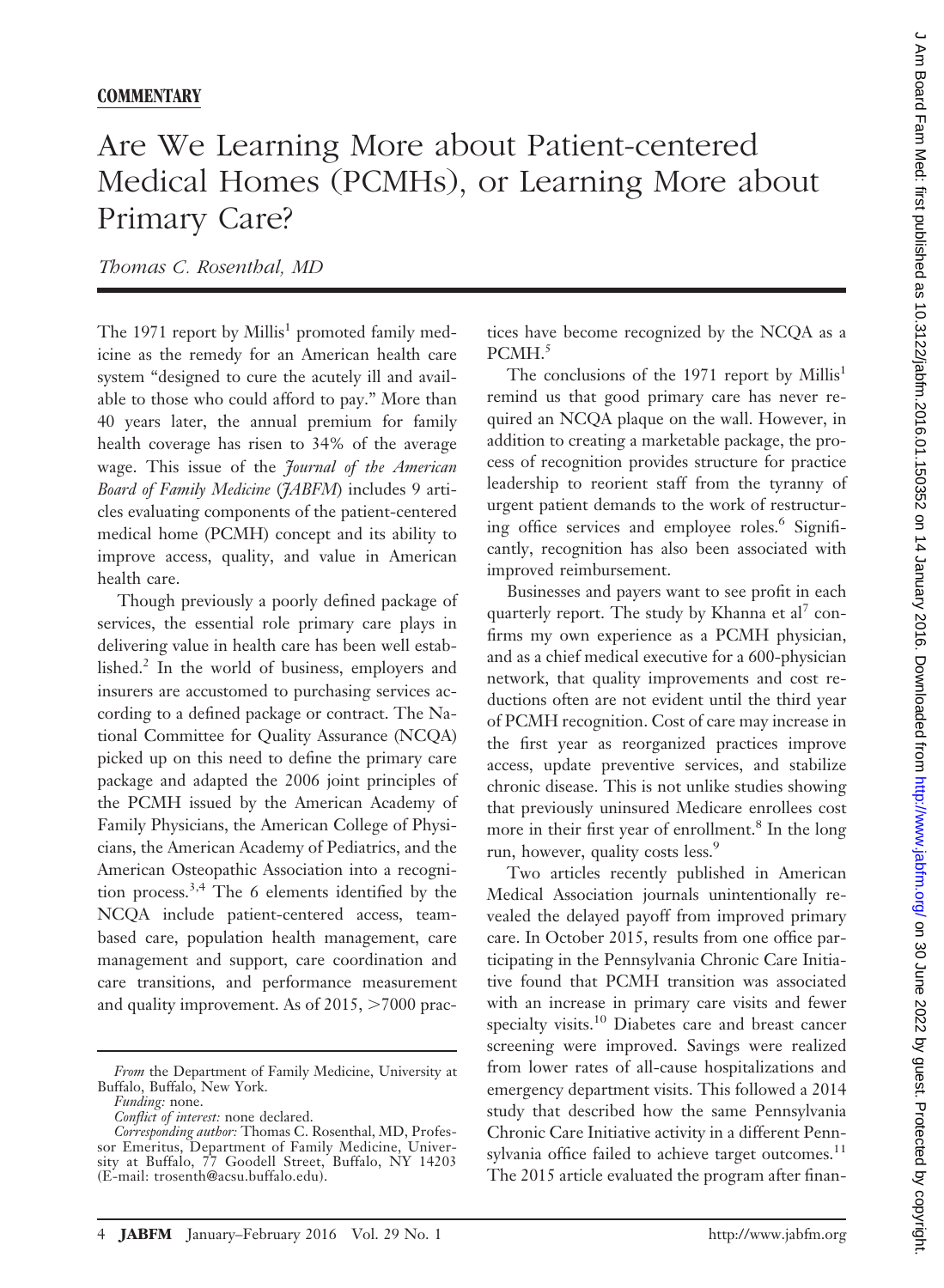cial incentives were in place and after nearly 2 years of PCMH activity, whereas the 2014 evaluation analyzed the first year of PCMH experience with fewer supports.

This issue's article by Harder et  $al^{12}$  validates the methods NCQA uses to award recognition points. The higher a practice's NCQA recognition score, the higher practice services are scored by parents of children who use the practice. Greater external support during transition also was associated with higher NCQA scores and patient ratings.

NCQA has refined and advanced criteria in their 2008, 2011, and 2014 directives. Level 3 NCQA recognition is a heavy lift; it now requires passing scores in all 6 elements. The study by Halladay et  $al<sup>13</sup>$  calculates a cost of \$13,700 per physician just to prepare the practice for application. The cost of maintaining PCMH services averages \$34 per patient visit, or \$4.35 per patient per month. $^{14}$  Carrying the math one step further, the added services demanded of a PCMH could increase primary care costs by about 30%. Primary care consumes 6% of the total health care budget. The 30% investment demanded to support PCMH increases primary care costs to 7.8% of the health care budget. Savings are realized in the 30% reduction in nonprimary care expenditures, the other 94% of the total budget. That is 30% of a much higher number and a good investment.<sup>15</sup> It also becomes obvious that financial support for a PCMH must exceed 30% to create the margin needed for a PCMH to flourish.

In addition, in this issue Kano et  $al^{16}$  single out the lesbian/gay/bisexual/trans/queer population and demonstrates the impact of moving from a one-size-fits-all model of primary care to a population-driven design meant to be accessed by specific segments of the community. Thinking through the needs of specific populations not only achieves better quality care but engenders a patient's perception of better service. Having now visited -100 primary care practices, I recognize that some population design is inherent in that each practice has it character and attracts its own unique patients. The PCMH concept moves this to population by design.

Bodenheimer and Willard-Grace<sup>17</sup> show us the alternative to simply working harder and longer. They review the commitment needed for team care to work. Team management is a skill in itself. The first step is to schedule time to coordinate care with all team members present. When properly led,

teams expand service availability and the practice's range of skills, and patients report a greater sense of continuity.

Three studies lend insight to specific team functions. Though it lacks a control group, the study by Loskutova et  $al^{18}$  shows how nonprofessional patient navigators, using only telephone contact, promoted linkages between the primary care physician's office, community programs, and patients with type 2 diabetes. Ninety-two percent of patients embraced the program and A1C levels improved by 0.6 in 9 months, an improvement equivalent to putting each patient on another oral agent. Freidman et  $al^{19}$  find that care coordinators are most effective when they are fully integrated in the practice, particularly if the model includes integrated mental health services. The main challenge is identifying specific patients who might benefit from services. Our network experience has shown that physicians are not good at recognizing and referring patients who would benefit from a care manager. When we embedded managers within a practice, they effectively used targeted criteria and chart reviews to "discover" those patients. The study by Garrison et  $al^{20}$  finds more rapid recoveries for depressed patients when nurse care managers are part of the team. Care managers facilitated faster evaluation for patients not responding to therapy and likely overcame the impact of depression's anhedonia.

Ten percent of patients consume 50% of health care. Care managers cut across clinical services, engage these patients in the patient's setting, and track responses. Because care management is an NCQA criteria by which insurers are judged, many insurers now use care managers and get mixed reviews.<sup>21</sup> A Medicare demonstration project further demonstrates that, when embedded within primary care practices, certified care managers trimmed costs by 7%. Future redesigned reimbursement programs, including capitation, will encourage practices themselves to use care managers.22

Finally, Kwan et al<sup>23</sup> offer critical methodological insights for the study of patient-reported outcomes. PCMH practices are complex but, being patient-centered, their effectiveness should be measured according to patient health status, functional ability, symptoms, quality of life, and their care experience. Kwan et al remind us that data collec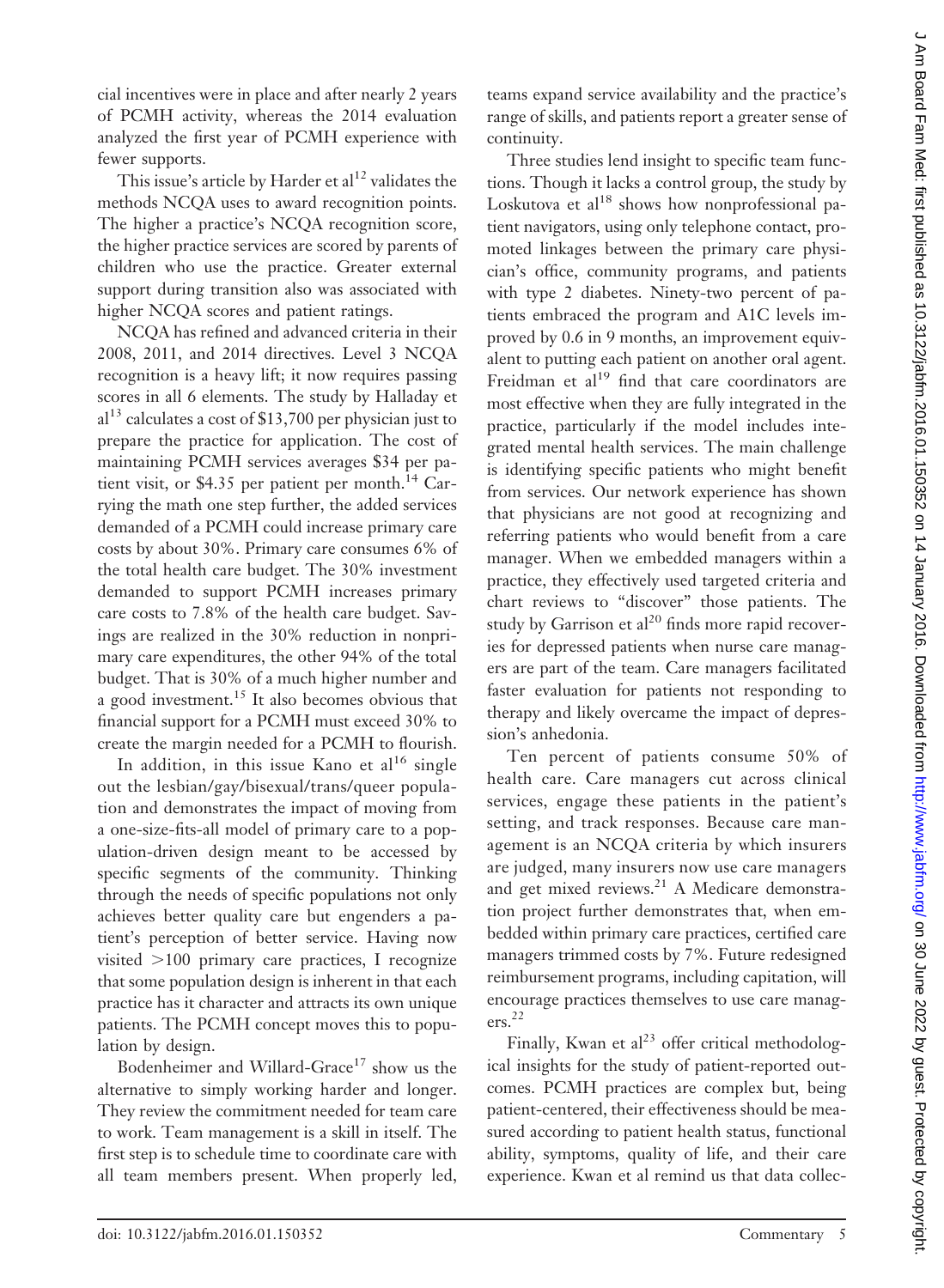tion must be minimally disruptive and focus on care that matters to patients.

Primary care has been associated with lower levels of evidence-based care when analyzing specific disease protocols. The paradox is that health systems based on primary care have healthier populations, have less inequality, use fewer resources, and experience lower death rates.<sup>24</sup> This issue of the *JABFM* moves our understanding toward creating a proactive primary care/PCMH model. Stripping the findings to the basics, good primary care results in increased patient contact, but that contact is shifted from emergency departments and specialists to the primary care office. The required new skill is managing teams to help care for disadvantaged patients or those with multiple chronic conditions.25 In its most mature form, a medical home integrates medical and psychosocial services such that they more closely align with an individual's health beliefs.<sup>4</sup>

To date, NCQA has had a near monopoly on PCMH recognition. Their standards have evolved in an effort to consistently define effective primary care and presently exceed the willingness of some practices to comply. Most large primary care groups in our community have achieved level 3 recognition. We continue to support many 1- to 2-physician practices that to date have failed to complete the NCQA process. Unfortunately, meeting physician quality reporting system, meaningful use, and PCMH standards tax the limited resources of a small practice.

The *JABFM* has provided a service by offering an outlet for continued evaluations of PCMHs. The results are consistent with the emerging evidence that PCMH transformation can improve quality and reduce emergency department visits and hospitalizations. The financial benefit of PCMH recognition has largely supported the cost of extended services. Attracting enough physicians to primary care practice means boosting the average incomes of these physicians to at least 70% of the median incomes of all other physicians.<sup>26</sup>

"Silver-bullet" interventions will not fix American health care. PCMHs standardize wholistic services within a primary care base and reduce triage to specialty services. Ultimately, it is possible that the achievement of a PCMH has less to do with NCQA recognition than creating teams of responsible providers. Restructuring reimbursement may

do as much to spur collaboration, coordination, and the vision to serve.

## **References**

- 1. Millis JS. A rational public policy for medical education and its financing. Cleveland, OH: National Fund for Medical Education; 1971.
- 2. Starfield B, Shi L, Macinko J. Contribution of primary care to health systems and health. Milbank Q 2005;83:457–502.
- 3. Barr M. The advanced medical home: a patientcentered, physician-guided model of health care. Philadelphia: American College of Physicians; 2006.
- 4. Rosenthal TC. The medical home: growing evidence to support a new approach to primary care. J Am Board Fam Med 2008;21:427–40.
- 5. National Committee for Quality Assurance web site. Available from: [www.ncqa.org.](www.ncqa.org) Accessed October 26, 2015.
- 6. Jaén CR, Ferrer RL, Miller WL, et al. Patient outcomes at 26 months in the patient-centered medical home National Demonstration Project. Ann Fam Med 2010;8(Suppl 1):S57–67; S92.
- 7. Khanna N, Shaya FT, Chirikov VV, Sharp D, Steffen B. Impact of case mix severity on quality improvement in a patient-centered medical home (PCMH) in the Maryland multi-payor program. J Am Board Fam Med 2016;29:116–125.
- 8. McWilliams JM, Meara E, Zaslavsky AM, Ayanian JZ. Medicare spending for previously uninsured adults. Ann Intern Med 2009;151:757–66.
- 9. Mayes R. Moving from volume-based to value based health care payment in the USA: starting with Medicare payment policy. J Health Serv Res Policy 2011; 16:249–51.
- 10. Friedberg MW, Rosenthal MB, Werner RM, Volpp KG, Schneider EC. Effects of a medical home and shared savings intervention on quality and utilization of care. JAMA Intern Med 2015;175:1362–8.
- 11. Friedberg MW, Schneider EC, Rosenthal MB, Volpp KG, Werner RM. Association between participation in a multipayer medical home intervention and changes in quality, utilization, and costs of care. JAMA 2014;311:815–25.
- 12. Harder VS, Krulewitz J, Jones C, Wasserman RC, Shaw JS. Effects of patient-centered medical home transformation on child patient experience. J Am Board Fam Med 2016;29:60–8.
- 13. Halladay JR, Mottus K, Reiter K, et al. The cost to successfully apply for level 3 medical home recognition. J Am Board Fam Med 2016;29:69–77.
- 14. Magill MK, Ehrenberger D, Scammon DL, et al. The cost of sustaining a patient-centered medical home: experience from 2 states. Ann Fam Med 2015; 13:429–35.